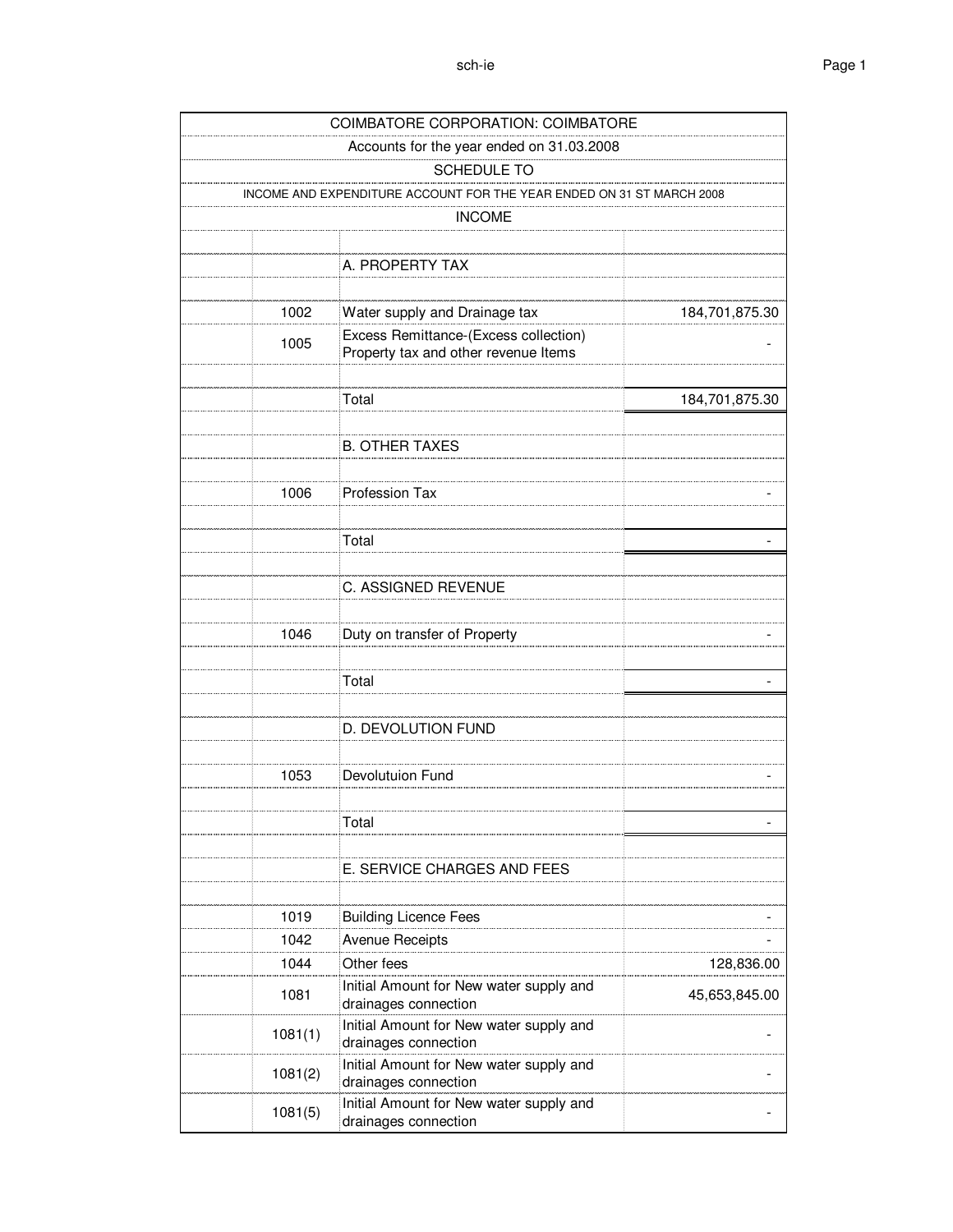| 1082      | Water supply connection charges                                           | 11,835,063.00  |
|-----------|---------------------------------------------------------------------------|----------------|
| 1082(1)   | Water supply connection charges                                           |                |
| 1082(2)   | Water supply connection charges                                           |                |
| 1083      | Metered/ tap water charges                                                | 153,798,486.00 |
| 1084      | Charges for water supply through Lorries/<br>tankers                      | 3,802,260.00   |
| 1085      | Septic tank cleaning charges                                              | 110,735.00     |
| 1086      | Sewerage connection charges                                               | 9,065,794.00   |
| 1086(1)   | Sewerage connection charges-Dep                                           |                |
| 1086(UGD) | Sewerage connection charges-UGD                                           |                |
| 1087      | Specific maintenance grant/ Contribution for<br>Water supply and Drainage |                |
|           |                                                                           |                |
|           | Total                                                                     | 224,395,019.00 |
|           |                                                                           |                |
|           | F. GRANTS AND CONTRIBUTION                                                |                |
| 1051      | <b>Grants for Natural Calamities</b>                                      |                |
|           |                                                                           |                |
|           |                                                                           |                |
|           |                                                                           |                |
|           | G. SALE AND HIRE CHARGES                                                  |                |
|           |                                                                           |                |
| 1057      | Profit in Sale of Asstes                                                  |                |
|           |                                                                           |                |
|           | Total                                                                     |                |
|           |                                                                           |                |
|           | H. OTHER INCOME                                                           |                |
|           |                                                                           |                |
| 1022      | Market fees- Daily Market                                                 |                |
| 1031      | Development Charges                                                       |                |
| 1038      | rent on Buildings                                                         | 197,359.00     |
| 1041      | Road cut Restoration charges                                              |                |
| 1045      | Other Income                                                              | 11,110,308.00  |
| 1045(1)   | Other Income-sundry receipts                                              |                |
| 1045(2)   | Other income-Spot fine                                                    |                |
| 1045(4)   | Other income-Building penalty                                             |                |
| 1045(5)   | Other Income-WS penalty                                                   |                |
| 1045(6)   | Other IncomeSale of forms                                                 |                |
| 1071      | Interest on staff advances                                                |                |
| 1066      |                                                                           |                |
| 1067      | Interest on Investments                                                   | 30,509.00      |
| 1068      | <b>Interest from Bank</b>                                                 | 337,743.00     |
| 1069      | Project overhead Appropriation-expenses                                   | 16,955,273.00  |
|           |                                                                           |                |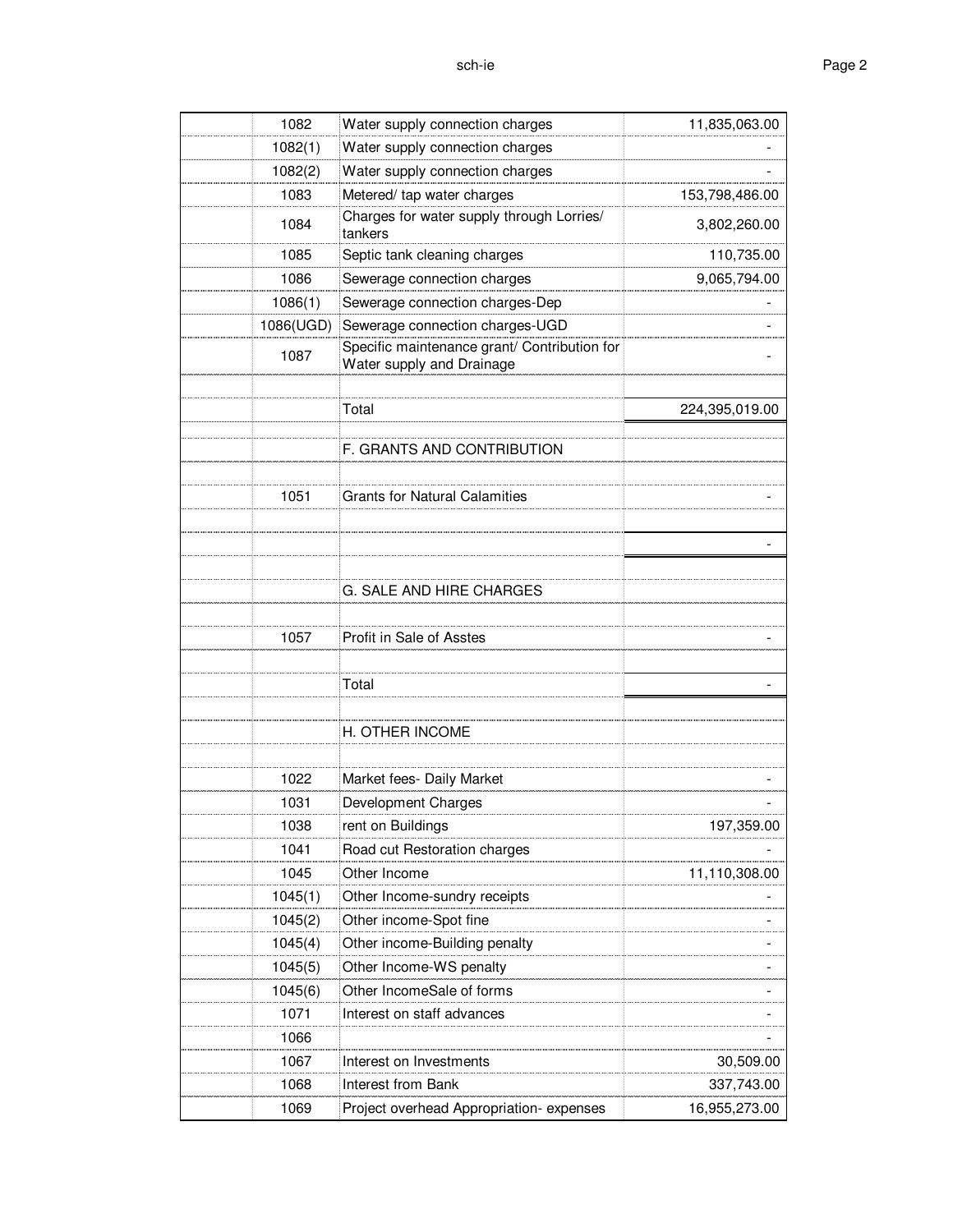| Total                                                                 | 28,631,192.00    |
|-----------------------------------------------------------------------|------------------|
| <b>COIMBATORE CORPORATION: COIMBATORE</b>                             |                  |
| Accounts for the year ended on 31.03.2008                             |                  |
| <b>SCHEDULE TO</b>                                                    |                  |
| INCOME AND EXPENDITURE ACCOUNT FOR THE YEAR ENDED ON 31 ST MARCH 2008 |                  |
| <b>EXPENDITURE</b>                                                    |                  |
|                                                                       | WATER SUPPLY AND |
|                                                                       | DRAINAGE FUND    |
|                                                                       | <b>RS</b>        |
| A. PERSONNEL COST:                                                    |                  |
| I) SALARIES                                                           |                  |
|                                                                       |                  |
| Pay including Personal Pay<br>2001                                    | 25,502,817.00    |
| 2002<br>Special pay                                                   | 13,007.00        |
| 2003<br>D.A                                                           | 9,767,599.00     |
| 2004<br>Interim Relief                                                |                  |
| 2005<br>H.R.A                                                         | 1,689,835.00     |
| C.C.A<br>2006                                                         | 482,705.00       |
| 2007<br>Cash Allowance                                                |                  |
| Conveyance Allowance<br>2008                                          |                  |
| <b>Medical Allowance</b><br>2009                                      | 235,472.00       |
| Other Allowance<br>2010                                               | 157,168.00       |
| 2011<br>Ex-Gratia/Bonus                                               | 540,667.00       |
|                                                                       |                  |
| Total                                                                 | 38,389,270.00    |
|                                                                       |                  |
|                                                                       |                  |
| A. PERSONNEL COST                                                     |                  |
| ii) OTHERS                                                            |                  |
|                                                                       |                  |
| 2012<br>Travel expense                                                | 13,277.00        |
| Training Programme-Expenses<br>2051                                   |                  |
| Staff Welfare expenses<br>2055                                        |                  |
|                                                                       |                  |
| Total                                                                 | 13,277.00        |
|                                                                       |                  |
|                                                                       |                  |
| <b>B. TERMINAL AND RETIREMENT</b>                                     |                  |
| <b>BENEFITS:</b>                                                      |                  |
| Pension (Superannuation/Retiring/ Invalid                             |                  |
| 2031<br>etc.,/ Family Pension/Adhoc Pension)                          |                  |
|                                                                       |                  |
| Total                                                                 |                  |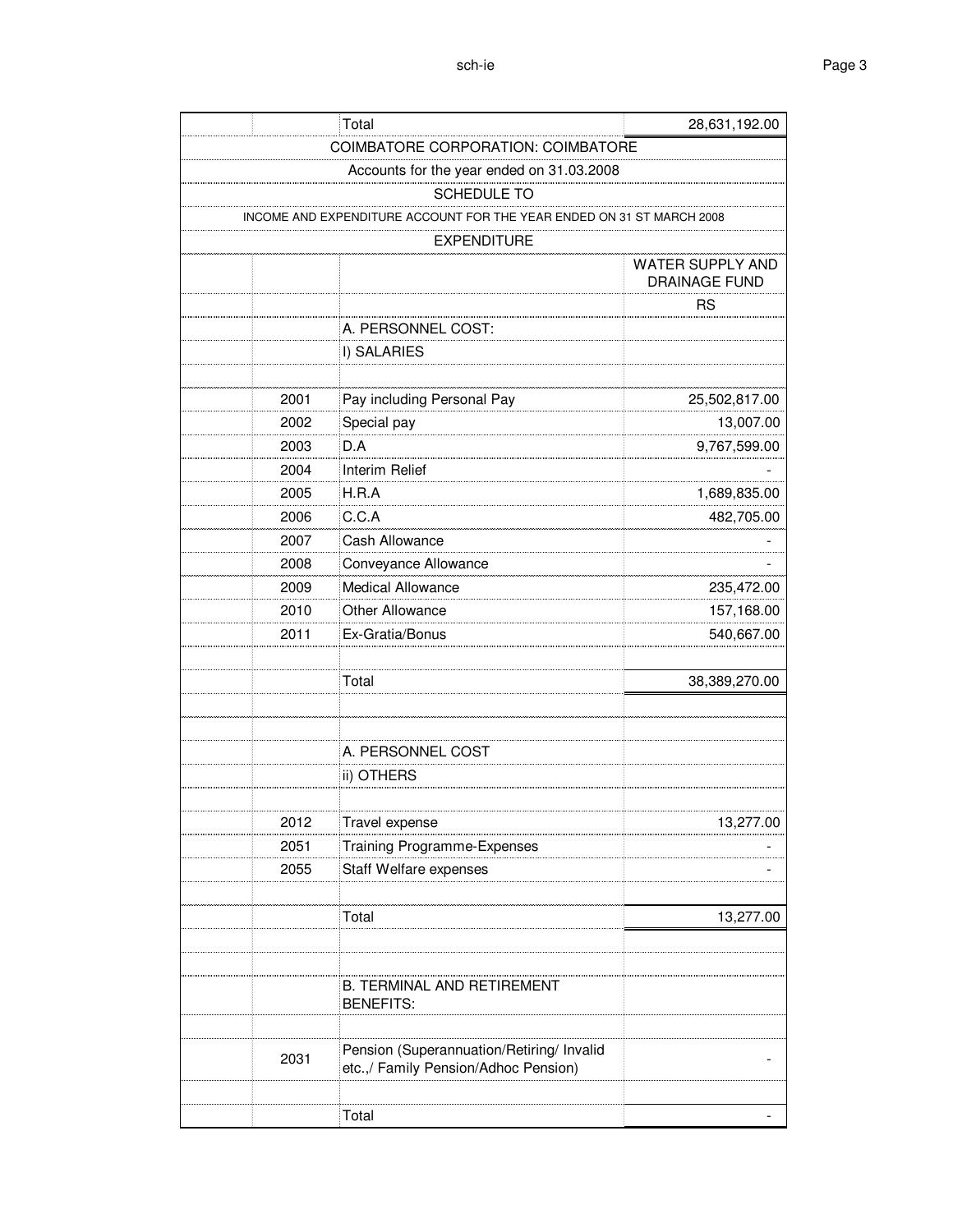|      | C. OPERATING EXPENSES                                                             |                |
|------|-----------------------------------------------------------------------------------|----------------|
|      |                                                                                   |                |
| 2086 | Power charges for sewerage system /<br>pumping Stations                           | 2,375,174.00   |
| 2087 | Power charges for Head Water works,<br>Pumping stations/Booster / Stations        | 30,519,837.00  |
| 2089 | Maintenace expenses for Street Lights                                             |                |
| 2130 | Hire charges for supply of waters through<br>private Lorries / Tankers            | 16,282,250.00  |
|      | Total                                                                             | 49,177,261.00  |
|      |                                                                                   |                |
|      |                                                                                   |                |
|      | <b>D.REPAIRS AND MAINTENACE</b>                                                   |                |
|      |                                                                                   |                |
| 2046 | Books and Periodicals and Magazines                                               | 516.00         |
| 2050 | Repairs and Maintenance of Office Tools<br>and Plants                             |                |
| 2070 | Heavy Vehicles- Maintenance                                                       | 1,288,391.00   |
| 2073 | Repairs and Building - Buildings                                                  |                |
| 2076 | Repairs and Maintenance -Storm Water<br>Drains, Open Drains and Culverts          | 16,973,103.00  |
| 2077 | Repairs and Maintenace- Instruments,<br>Plkant and Machinery                      |                |
| 2078 | <b>Restoration of Road Cuts</b>                                                   |                |
| 2090 | Wages                                                                             | 117,600.00     |
| 2101 | <b>Expenses on Sanitary Materials</b>                                             | 2,784.00       |
| 2125 | Maintenance expenses- Water supply /<br>Sewerage Works                            | 18,923,722.00  |
| 2128 | Royalty                                                                           |                |
| 2129 | Maintenance Charges to TWAD Board/ Metr<br>Wat Brd/ Water cess to T.N P. Cont Brd | 138,480,203.00 |
|      |                                                                                   |                |
|      | Total                                                                             | 175,786,319.00 |
|      |                                                                                   |                |
|      |                                                                                   |                |
|      |                                                                                   |                |
|      | <b>E.PROGRAMME EXPENSES</b>                                                       |                |
| 2052 | <b>Professional Charges</b>                                                       |                |
|      |                                                                                   |                |